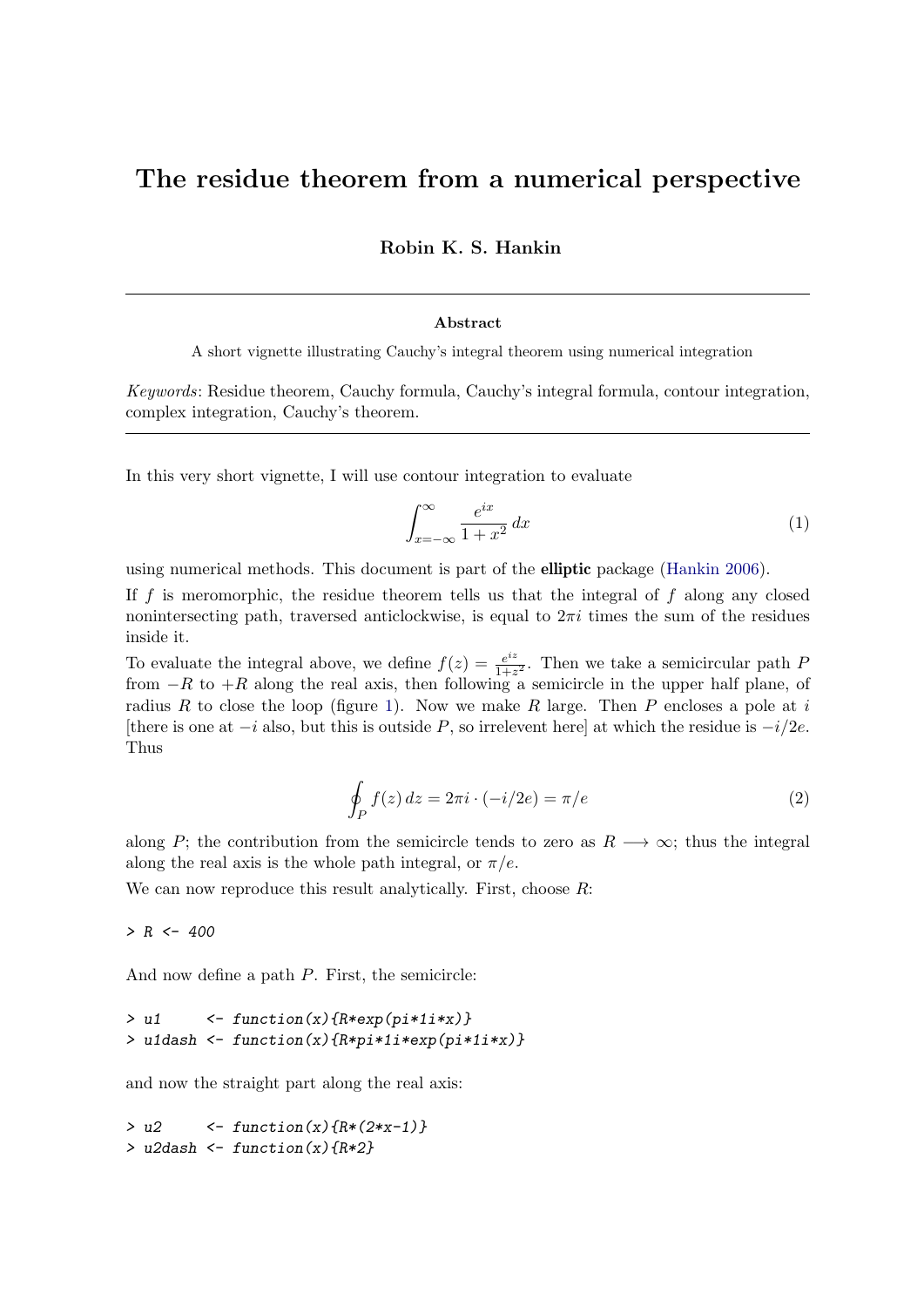

<span id="page-1-0"></span>Figure 1: Contour integration path from  $(-R, 0)$  to  $(R, 0)$  along the real axis, followed by a semicircular return path in the positive imaginary half-plane. Poles of  $e^{ix}/(1+x+2)$ symbolised by explosions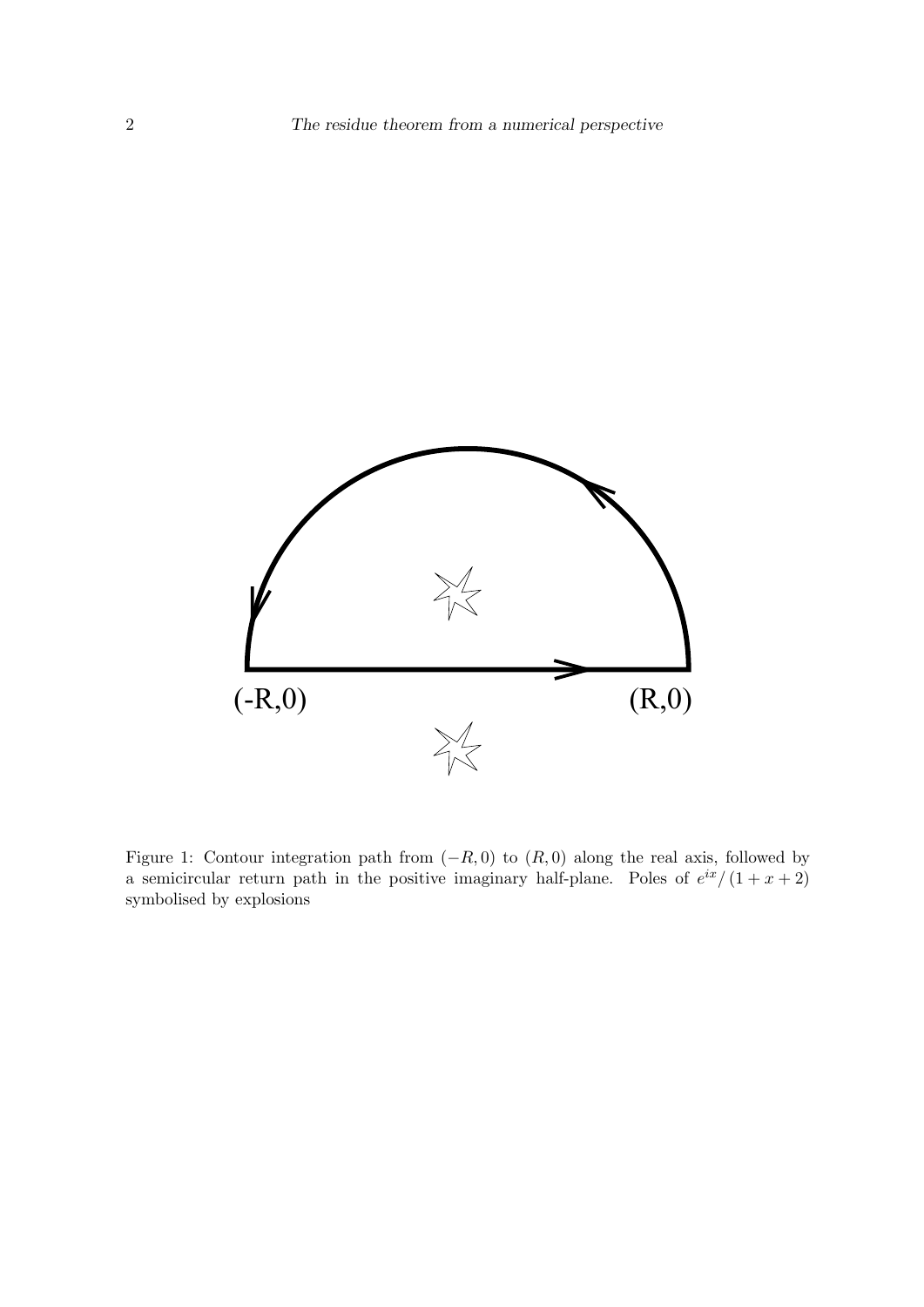And define the function:

```
> f \leftarrow function(z) \{ \exp(1i*z)/(1+z^2) \}
```
Now carry out the path integral. I'll do it explicitly, but note that the contribution from the first integral should be small:

```
> answer.approximate <-
+ integrate.contour(f,u1,u1dash) +
+ integrate.contour(f,u2,u2dash)
```
And compare with the analytical value:

```
> answer.exact <- pi/exp(1)
> abs(answer.approximate - answer.exact)
```
[1] 6.244969e-07

Now try the same thing but integrating over a triangle instead of a semicircle, using integrate.segments(). Use a path  $P'$  with base from  $-R$  to  $+R$  along the real axis, closed by two straight segments, one from  $+R$  to  $iR$ , the other from  $iR$  to  $-R$ :

```
> abs(integrate.segments(f,c(-R,R,1i*R))- answer.exact)
```
[1] 5.157772e-07

Observe how much better one can do by integrating over a big square instead:

```
> abs(integrate.segments(f,c(-R,R,R+1i*R, -R+1i*R))- answer.exact)
```
[1] 2.319341e-08

### The residue theorem for function evaluation

If  $f(\cdot)$  is holomorphic within C, Cauchy's residue theorem states that

$$
\oint_C \frac{f(z)}{z - z_0} = f(z_0). \tag{3}
$$

Function residue() is a wrapper that takes a function  $f(z)$  and integrates  $f(z)/(z-z_0)$ around a closed loop which encloses  $z_0$ . We can test this numerically by evaluating  $sin(1)$ :

```
> f \leftarrow function(z) \{ \sin(z) \}> numerical \leq residue(f,z0=1,r=1)
> exact \le sin(1)
> abs(numerical-exact)
```